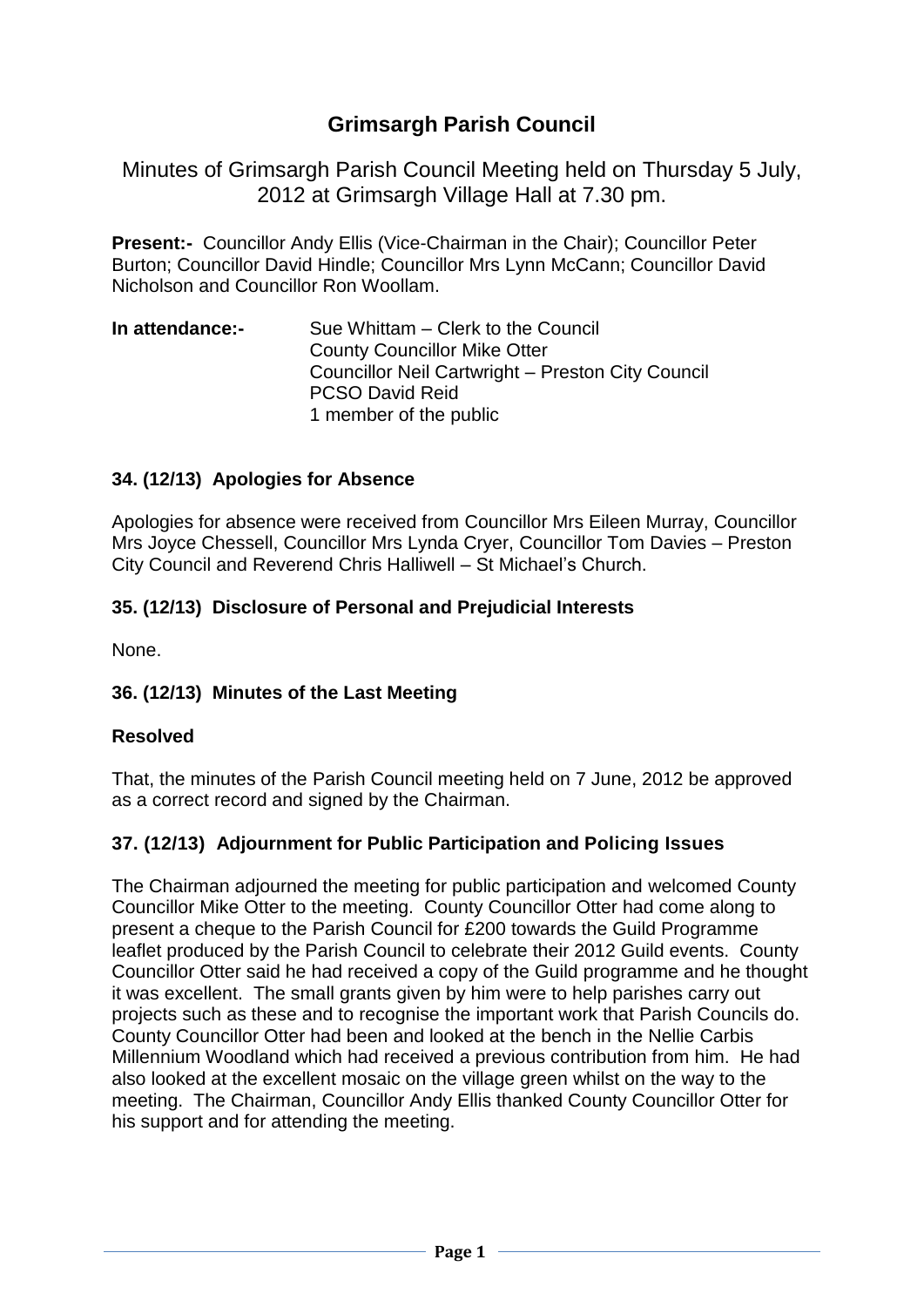The Chairman then welcomed PCSO David Reid to the meeting. PCSO Reid apologised for not attending the last meeting of the Parish Council. He explained that crimes in the parish had reduced and there had only been three crimes over the last two months. These crimes involved a passport going missing in the post; some copper pipe stolen from Whittingham Lane sub-station and criminal damage to a gate post on Preston Road. PCSO Reid explained that a gang from Manchester had been caught for the robberies carried out on Ribblesdale Drive.

Councillor Mrs Lynn McCann asked if the shed alarms were still available and PCSO Reid said there were still a few left. Councillor Mrs McCann said she would collect them from Broughton Police Station.

It was noted that the field day had been well policed and the Parish Council thanked the police for their support on that day.

The Chairman thanked PCSO Reid for attending the meeting.

With regard to the internet sessions Councillor Mrs Lynn McCann said that her husband and Councillor Lynda Cryer had attended the last session but no members of the public had turned up. It was felt that there was no benefit in continuing to offer the training unless approached at a future date by members of the public.

The Clerk reported that a suggestion had been placed in the box at the Post Office. The person had asked if the large Grimsargh signs on the entrance to the village could be cleaned. The Clerk confirmed that she had asked the Lengthsman to carry out this work.

The Chairman, Councillor Andy Ellis then reconvened the meeting.

### **38. (12/13) Town and Country Planning Act, 1990**

The Parish Council gave consideration to the following Planning Application:-

06/2012/0496 - 35 Waingate, Grimsargh, Preston. Erection of single storey extension to rear and porch to front of dwelling, extension to existing dormer to front of dwelling. Amendment to 06/2012/0364 which was considered at our last meeting.

The Clerk reported that she had received an e mail from Anthony Cowell just before the meeting advising that a significantly revised Planning Application for the footpath for St Michael's Church had been submitted by the Parochial Church Council to Lancashire County Council. As this item had not been included in the agenda and the Parish Council was only due to meet again in September, the Clerk advised that a special meeting of the Planning Sub-Committee would need to be arranged. As the current Chairman Councillor Mrs Eileen Murray had a personal and prejudicial interest in this Planning Application together with Councillors Ron Woollam and Councillor David Hindle it was agreed that the current Vice-Chairman, Councillor Andy Ellis should chair the Planning Sub-Committee meeting. It was also agreed that Councillor David Nicholson would be co-opted onto the Planning Sub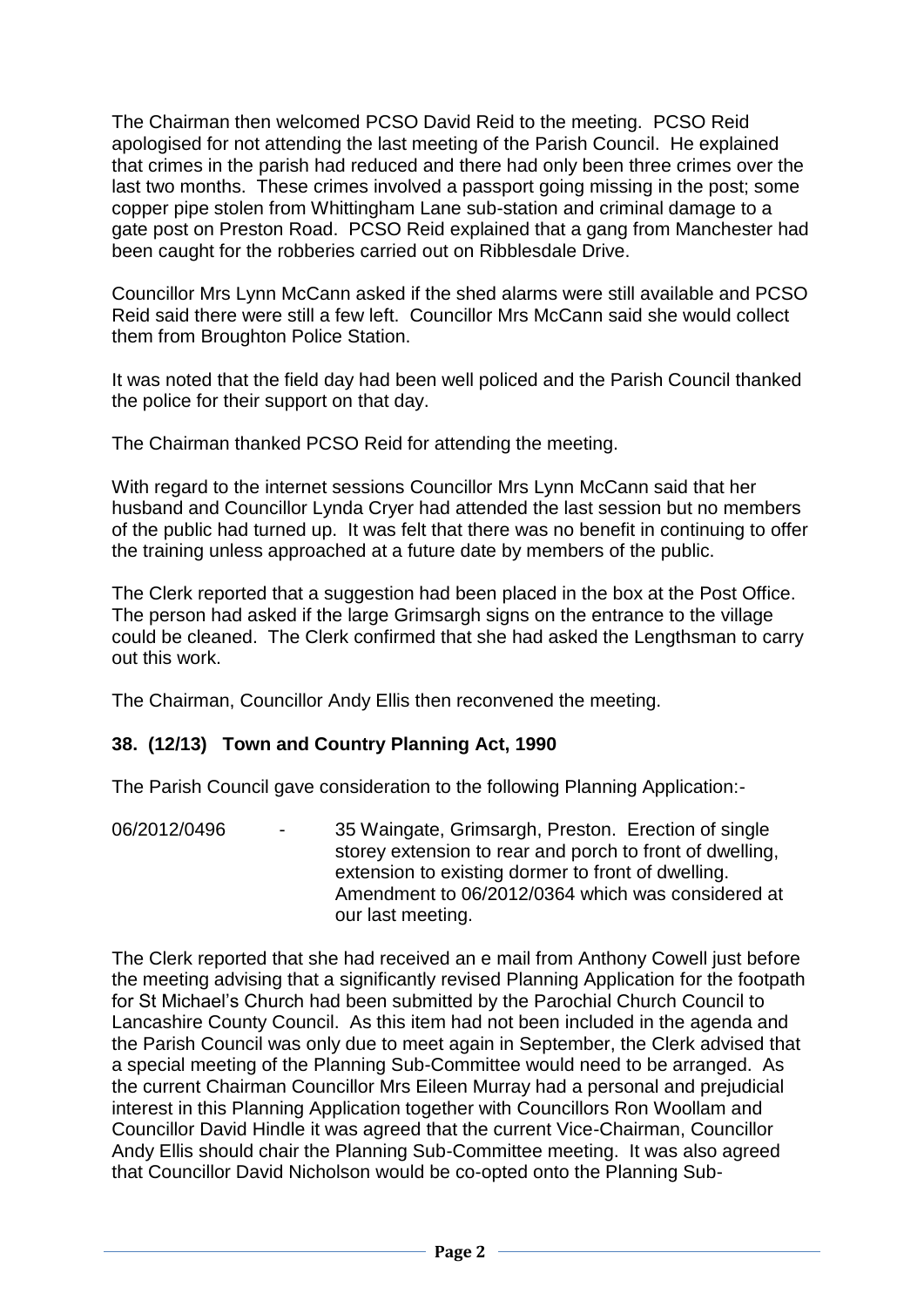Committee together with Councillor Mrs Lynn McCann if Councillor Mrs Joyce Chessell was unavailable.

In the meantime the Clerk would clarify the procedure and timescales with Rob Hope at Lancashire County Council and would then convene a meeting of the Planning Sub-Committee to discuss the application. Anthony Cowell had offered to attend the meeting to explain the proposals in person and this was agreed. The Clerk would also contact the local resident who had objected to the original planning application to canvass their views on the revised plans.

It was noted that all Parish Councillors would be kept informed of the details regarding the Planning Sub-Committee meeting.

# **Resolved**

1) That the Parish Council had no observations to make in respect of Planning Application 06/2012/0496.

2) That with regard to the revised planning application (06/11/0867**)** for the construction of a footway behind St Michaels Church car park to St Michael's School, that the Clerk contact Rob Hope at Lancashire County Council to clarify the procedure; that a meeting of the Planning Sub-Committee is arranged to consider this application as soon as possible and that Anthony Cowell is asked to attend the meeting to explain the proposals in detail.

#### **39. (12/13) Lancashire Minerals And Waste Local Plan: Consultation On Major Modification – New Policy From National Planning Policy Framework To Be Inserted In The Site Allocations And Development Management Policies Document.**

The Clerk reported that the Parish Council had been consulted on this consultation and that comments had to be forwarded to Lancashire County Council by 13 July 2012. After general discussion it was agreed that the Parish Council had no comments to make on this consultation.

### **40. (12/13) Grimsargh Reservoirs**

Councillor David Hindle explained that he had asked for Grimsargh Reservoirs to be discussed this evening as he was concerned that it was almost a year since United Utilities and Lancashire Wildlife Trust had attended the Parish Council meeting and that it appeared that no progress was being made. Councillor Hindle explained that RSPB were also interested in the site but the issue appeared to be funding.

Councillor Hindle was concerned that an excellent wildlife site was beginning to suffer. In particular essential maintenance was not being carried out by United Utilities and this was necessary to prevent the encroachment of will and the diminishing of habitat for breeding wading birds.

Councillor Mrs Lynn McCann was also concerned about people swimming in the reservoirs and the lack of signage warning of the dangers.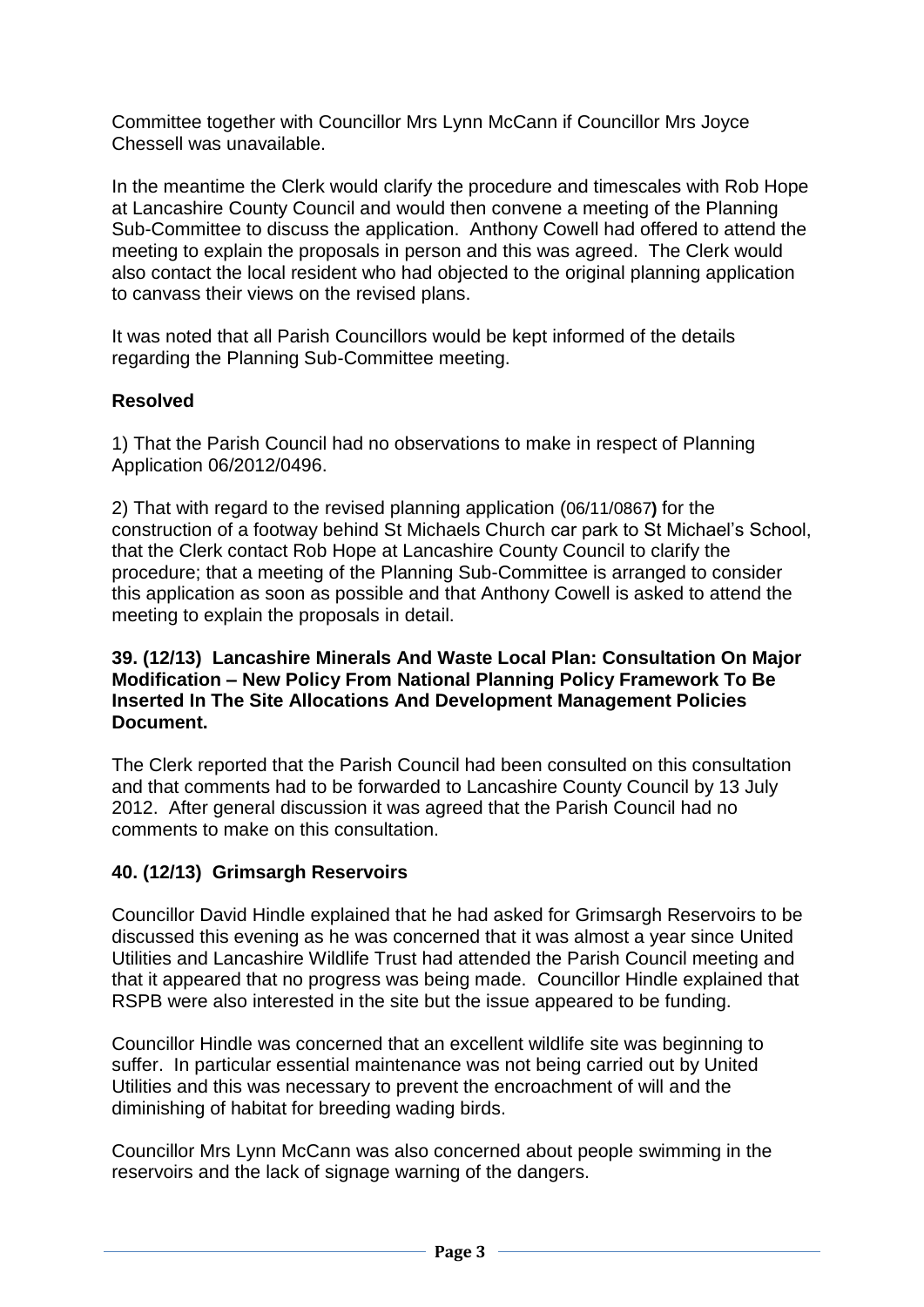It was agreed that the Clerk should contact United Utilities to find out what progress was being made and to ask about maintenance and signage. It was felt that Ben Wallace MP should be copied into the letter as he had taken a keen interest in developments.

# **41. (12/13) Nellie Carbis Millennium Woodland**

Councillor Ron Woollam explained to the Parish Council that he had asked this item to be put on the agenda to discuss what work was needed on the woodland and also to look at possible funding. An action plan for 2012 had been drawn up and this was circulated to the Parish Council. Steve Hutson who worked on the woodland had recently carried out some pruning and shredding and Councillor Ron Woollam agreed to pay the outstanding bills for the hire of a shredder and the improvements to the sign.

It was agreed that an item should be put on the September agenda to discuss the Nellie Carbis Millennium Woodland further. In particular, the possibility of a joint notice board for the woodland/Parish Council and, to look at funding streams. Councillor Ron Woollam said that with regard to the notice board he would speak to Steve Hutson and David Leech and ask them for their opinion. Councillor Woollam said that Councillor Mrs Joyce Chessell had given him some good contacts for possible funding.

County Councillor Otter said that it may be useful to approach the Princes Trust or use the Community Payback Scheme via Preston City Council.

### **42. (12/13) Grant for Over 60's Group**

The Clerk reported that a request had been received for a grant towards the Over 60's Group for their event to be held at Christmas is the village hall.

### **Resolved**

That a grant of £150 is awarded to the Over 60's Group for their event to be held at Christmas in the village hall.

### **43. (12/13) Conservation Area Status Working Group**

A copy of the notes from the Conservation Area Status Working Group held on 26 June was circulated to the Parish Council. Councillor Ron Woollam gave a presentation to the Parish Council. He explained the background to their consideration of Grimsargh being a conservation area. He said that Grimsargh had many examples of historic importance and that these could disappear in the future. The overall area needed to be protected and not just specific properties.

Councillor Woollam gave an example of estate agents throughout the UK being consulted by English Heritage on their perceptions of a conservation area. 65% of these said that original period features added value and subsequently the properties sold more quickly.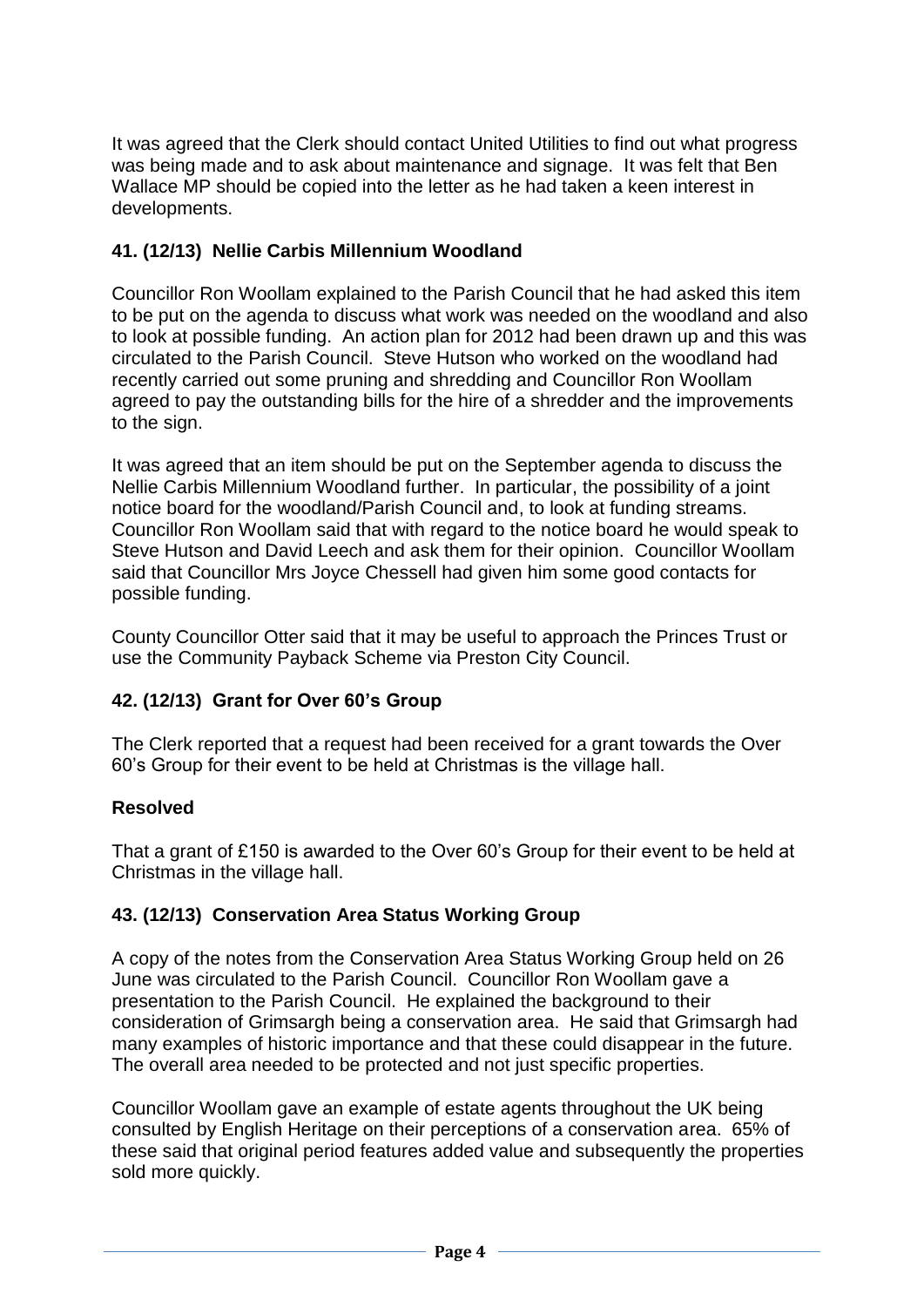He explained that a conservation area would mean that the Parish Council and Preston City Council would have some control over future development in the village and would offer a degree of protection. The disadvantages were that local control could be seen as quite severe with regard to planning applications.

A map was presented to the Parish Council outlining the proposed properties/land for inclusion in a conservation area. This was by no means set in stone and this was a starting point for discussion with the Parish Council and local residents. Properties/land could be removed or added. The next stage was for the Parish Council to accept the findings and then consultation with the wider public. It was important that Grimsargh still retained its charm and distinctive character.

The Chairman, Councillor Andy Ellis thanked Councillor Ron Woollam for his presentation and asked for questions/comments.

Councillor Mrs Lynn McCann said it was good to see a map as it gave a clear picture and understanding of the proposals. She asked if Three Mile Cross Farm should be included as it was not at the moment. Both Councillor Mrs Lynn McCann and Councillor Peter Burton said that they were happy for this to go to the next stage. However other members of the Parish Council who were unable to attend to nights meeting should be given the opportunity to comment on the proposals. Councillor Ron Woollam said that everyone would have the opportunity to comment and amend or change the proposals.

Councillor David Hindle agreed to approach Nigel Roberts at Preston City Council to find out more about the procedure. Councillor David Nicholson said that the elections for the Police Commissioner would be held in November and asked if it was possible for the public consultation on conservation status to be run at the same time. It was unsure if this would be allowed due to strict control over elections. But it was agreed that the first step was for Councillor David Hindle to discuss this further with Nigel Roberts. Councillor Neil Cartwright offered to help and come along to the meeting and this was agreed.

A further report would be presented to the September meeting of the Parish Council. The Chairman Councillor Andy Ellis welcomed the positive feedback received and looked forward to this matter progressing further. It was agreed that Councillor Ron Woollam would circulate the presentation to all members of the Parish Council.

### **44. (12/13) Preston Guild 2012/Strawberry Afternoon "Thank you" Tea**

The Clerk explained that Councillor Mrs Eileen Murray had suggested a "Thank you" Strawberry tea should be held in recognition of all the hard work undertaken by the various groups in the village. The events for the Preston Guild 2012 had been particularly well received and there was obviously a real community spirit that should be rewarded.

It was agreed that the strawberry tea should be arranged and a provisional date of 12 August was agreed as the village hall was available, and this would be held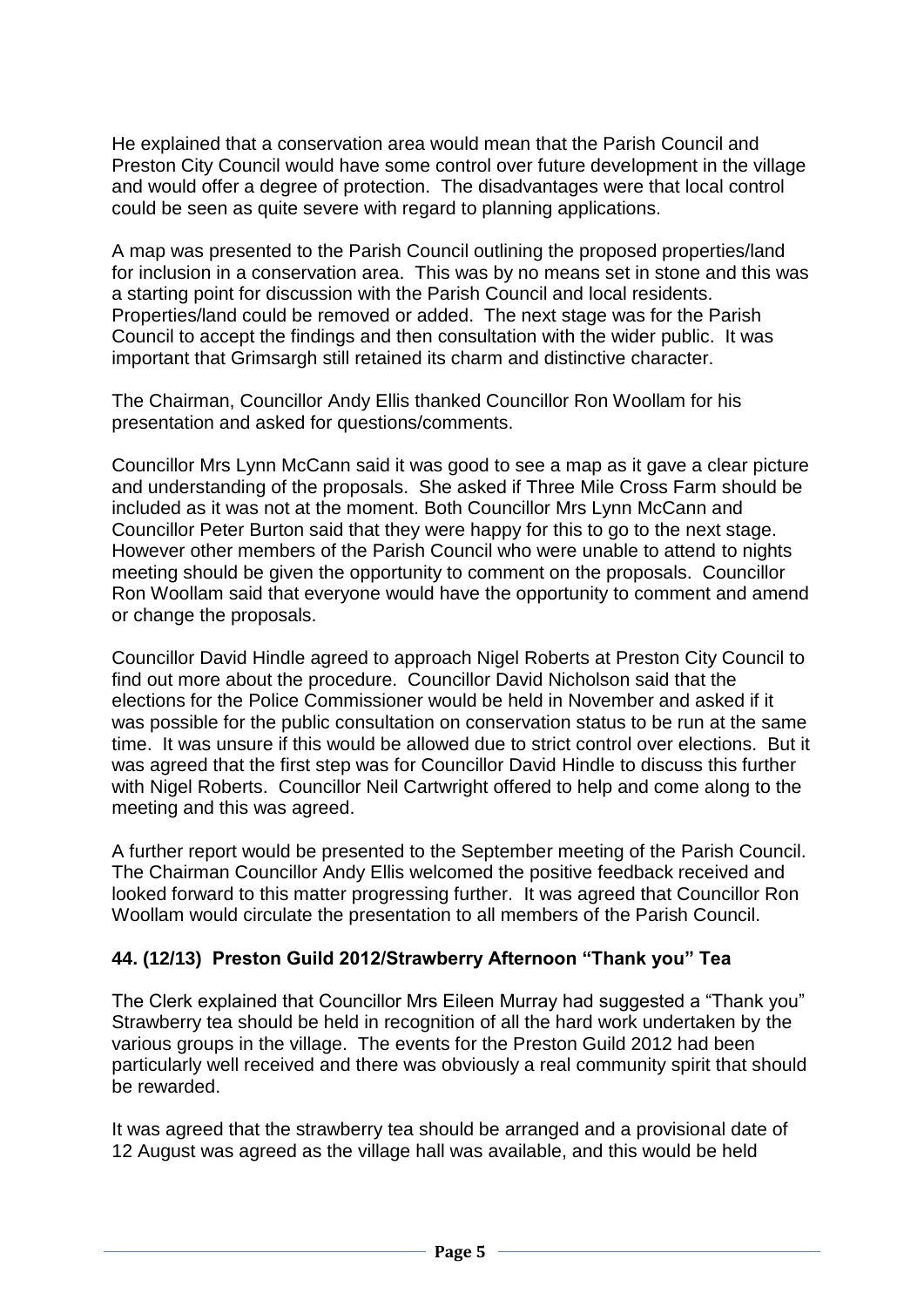between 3.00pm and 4.30pm. The Clerk agreed to circulate a draft invite list and a budget of up to £250 was agreed for this event.

# **Resolved**

That a "Thank you" Strawberry tea is arranged for Sunday 12 August between 3.00pm and 4.30pm to be held at the village hall and a budget of up to £250 is allocated to this event.

# **45. (12/13) LALC Autumn Conference 2012**

The Parish Council was asked to nominate representatives to attend the LALC Autumn Conference to be held on Saturday September 22 between 9.00 am and 4.00 pm at the Leyland Hotel, Leyland at a cost of £35 per delegate.

### **Resolved**

That Councillor Mrs Eileen Murray is nominated to attend the LALC Autumn Conference to be held on Saturday 22 September 2012.

#### **46. (12/13) Application to designate a Neighbourhood Forum: Neighbourhood Planning (Genera) Regulations 2012 – Friends of Fishwick and St Matthew's (FOFS)**

The Clerk reported that the Parish Council had been consulted on this application to designate a Neighbourhood Forum. It was noted that comments had to be submitted by 1 August 2012.

The Parish Council had no comments to make but welcomed the application and looked forward to seeing how this developed in the future.

### **47. (12/13) Financial Matters, Budget and Banking**

It was noted that we currently had an estimated £28,061.45 in the bank as at 1 June 2012. We were still awaiting the July bank statement.

### **Resolved**

1) That, the following invoices be approved for payment

- Lancashire County Training Partnership Chairman Training for Cllrs Andy Ellis and David Nicholson £25.00 each total cost £50. Cheque no 000598.
- Sue Whittam Clerk 4 June, 11 June, 18 June and 25 June = 4 weeks at £92 per week = £368 + postage, stationary and ink £67.19. Total = £435.19. Cheque no 000599.
- Adam Cooper Lengthsman  $-50$  hours for June 2012 = £575 + VAT @ 20% (£115) total = £690.00. Cheque no 000600.
- Cheques no 000601 000605 to be signed to enable the Clerk to pay invoices over the summer break including wages for the Lengthsman and Clerk.